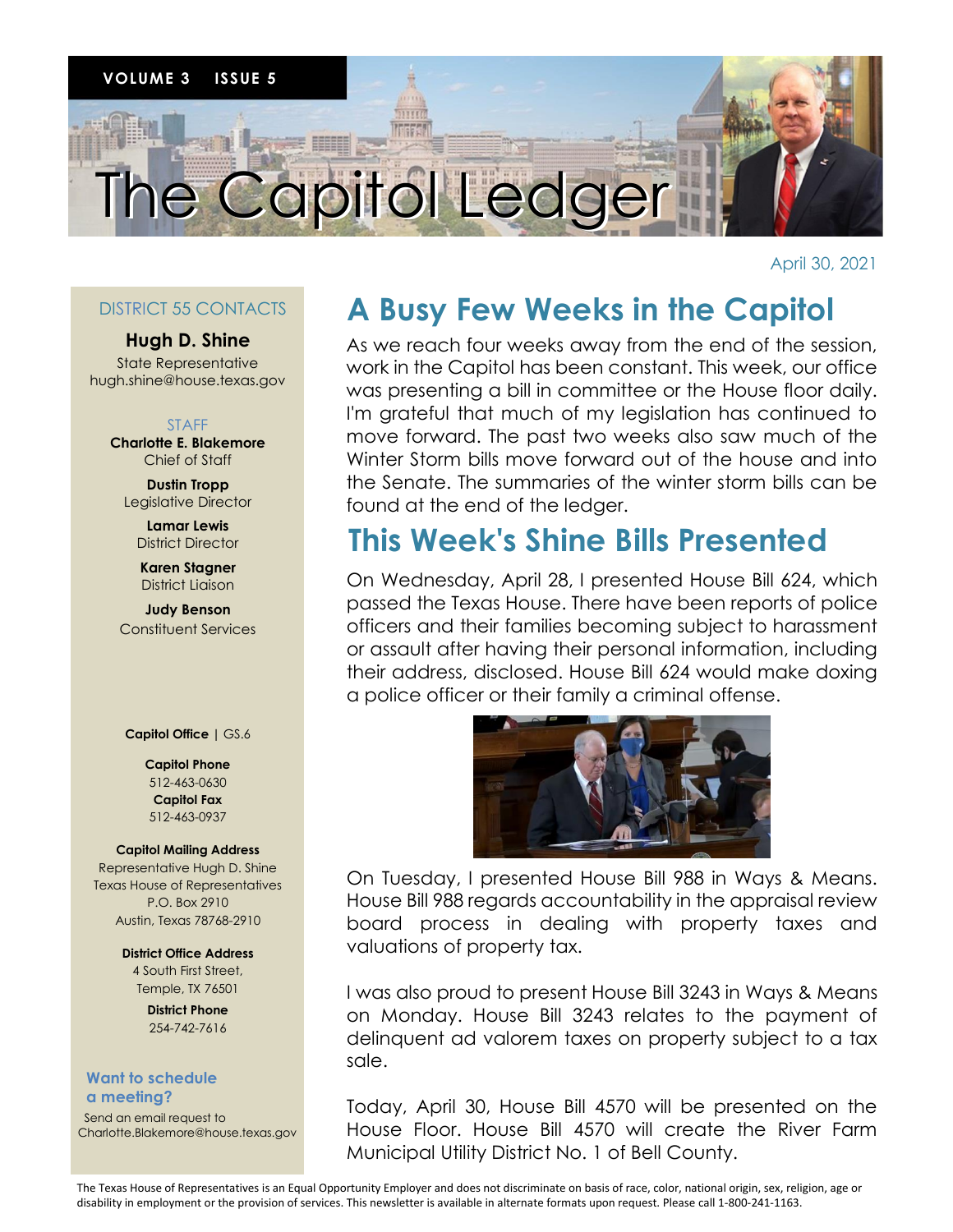# **Children of the Republic of Texas**



Congratulations to Alayne Denton on her election as President for the Children of the Republic of Texas. I was honored to meet with Alayne late last week.

President Denton is the daughter of Todd and Kathy Denton. The CRT is a program created by the Daughter of the Republic of Texas over 100 years ago.



## One of our constituents, Ali Strait, came to visit us at the Capitol on April 20. For Ali's 8th birthday, her birthday wish was to see the Texas Capitol. We were impressed and happy to oblige. She'll make a great State Representative someday!